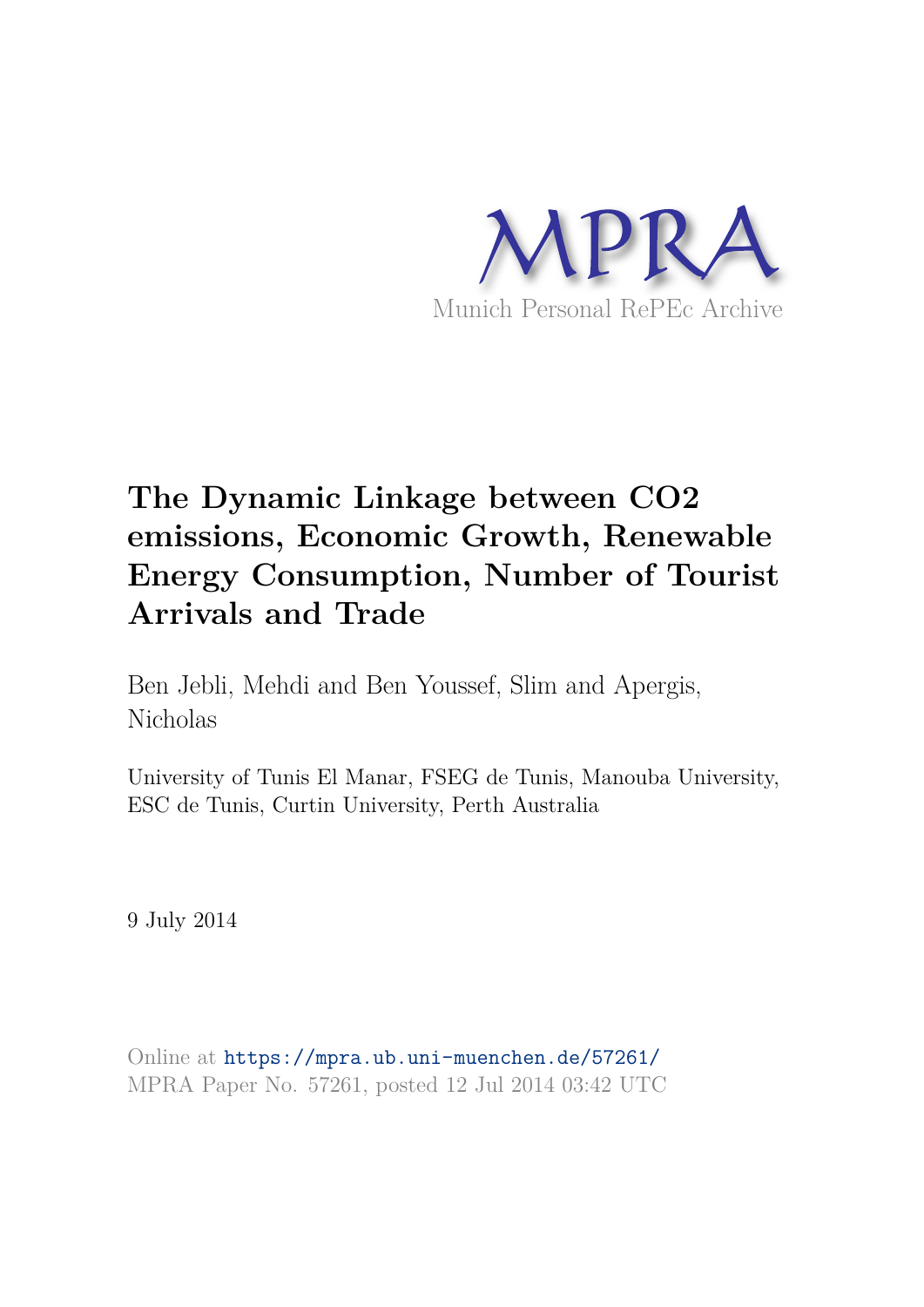# **The Dynamic Linkage between CO2 emissions, Economic Growth, Renewable Energy Consumption, Number of Tourist Arrivals and Trade**

**Mehdi Ben Jebli** 

University of Tunis El Manar, FSEG de Tunis, Tunisia University of Jendouba, ISI du Kef, Tunisia (00216) 21040246 benjebli.mehdi@gmail.com

> **Slim Ben Youssef**  Manouba University, ESC de Tunis Campus Universitaire, Manouba 2010, Tunisia (00216) 97363596 slim.benyoussef@gnet.tn

# **Nicholas Apergis**

Curtin University, Perth Australia

(0061) 8 9266 4034

Nick.Apergis@curtin.edu.au

First version: July 9, 2014

# **Abstract**

This study explores the relationship between carbon dioxide  $(CO<sub>2</sub>)$  emissions, economic growth, renewable energy consumption, the number of tourist arrivals and trade in Central and South America spanning the period 1995-2010. We apply panel cointegration techniques and panel Granger causality tests to investigate the relationship across the variables both in the short- and in the long-run. The empirical findings reveal the presence of a long-run relationship across the variables under investigation. Furthermore, short-run dynamics show a unidirectional causality running from renewable energy consumption to  $CO<sub>2</sub>$  emissions and from renewable energy consumption to trade. In addition, there is a unidirectional short-run causal link without feedback effects from economic growth to trade and the number of tourist arrivals as well as a unidirectional causality running from the number of tourist arrivals to trade. In the long-run, there is evidence of bidirectional causality between emissions, renewable energy consumption and the number of tourist arrivals. Long-run estimates highlight that both the number of tourist arrivals and renewable energy consumption contribute to the reduction of emissions, while both real GDP and trade contribute to the increase of emissions.

**Keywords:** carbon dioxide emissions; renewable energy consumption; tourist arrivals; trade. **Jel Classification:** C33; F18; L83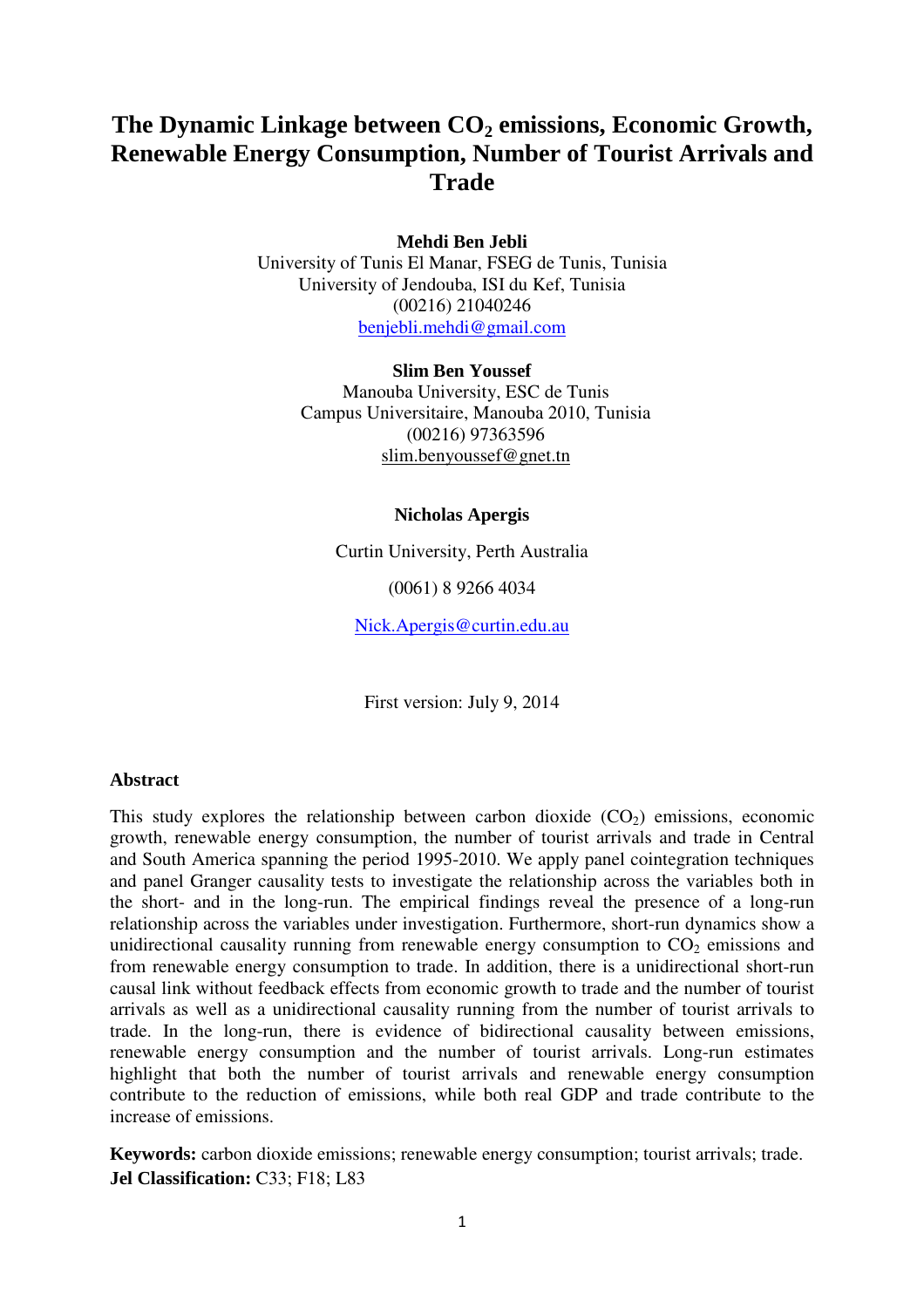# **The Dynamic Linkage between CO2 emissions, Economic Growth, Renewable Energy Consumption, Number of Tourist Arrivals and Trade**

## **1. Introduction**

The causal relationship between an environmental indicator  $(CO<sub>2</sub>)$ , economic growth, renewable energy consumption, tourism variables and trade has recently started to be investigated in the literature of energy economics. The interdependence across these variables has not been discussed extensively in the relevant literatures. Therefore, the goal of this study is to explore the short- and long-run causality relationships across these variables and to investigate the role that tourism activities and trade can both play to mitigate climate changes when renewable energy is used for production purposes.

The dynamic causal link between economic growth and renewable energy consumption has been investigated in numerous econometric studies. In these papers, the role that renewable energy plays is vital and significant either in terms of decreasing greenhouse gas emissions or in terms of economic growth. According to these results, we deduct that the short- and long-run dynamic relationship between these two variables depends on the data set used, on the empirical methodologies employed, and on the selected samples and set of variables included in a model framework. In addition, the direction of causality between economic growth and renewable energy consumption is summarized in four hypotheses: i) the feedback hypothesis which suggests that there is a correlation between the two variables and which indicates that renewable energy consumption affects economic growth, while the development of economic activities will impact the progress of renewable energy consumption (Apergis and Payne, 2010a,b; Al-Mulali et al., 2014), ii) the neutrality hypothesis which reveals that no causality between these variables is present (Bowden and Payne, 2010; Ben Aïssa et al, 2014), iii) the conservation hypothesis which argues that there is a unidirectional causality running from economic growth to renewable energy consumption, implying that any increase in real GDP increases renewable energy consumption (Sadorsky, 2009b; Ocal and Aslan, 2013), and iv) the growth hypothesis, according to which there is unidirectional causality running from renewable energy consumption to economic growth. This hypothesis suggests that a policy of renewable energy consumption deceleration is expected to have a negative impact on economic growth (Payne, 2011).

The impact of both renewable energy consumption and economic growth on the environmental quality has been also investigated by a great number of studies. Their empirical findings document that renewable energy consumption can play a vital role in the reduction of pollution; however, the use of clean energy has not reached a share where it can substantially contribute to reduce emissions levels (Menyah and Wolde-Rufael, 2010). For a panel of OECD countries, Shafiei and Salim (2014) show that renewable energy consumption decreases carbon dioxide  $(CO_2)$  emissions, whereas non-renewable energy consumption increases these emissions. In another study, it is revealed that the major drivers of renewable energy consumption are found to be real GDP and  $CO<sub>2</sub>$  emissions (Sadorsky, 2009a).

The interaction between renewable energy consumption and international trade is one of the most interesting topics that have drawn consideration from researchers. However, there are a handful of studies that have examined the relationship between these two variables. Using a function production, Ben Aïssa et al. (2014) suggest that both renewable energy consumption and international trade have a positive and significant impact on economic growth for a panel of African countries. However, they find the absence of any causal link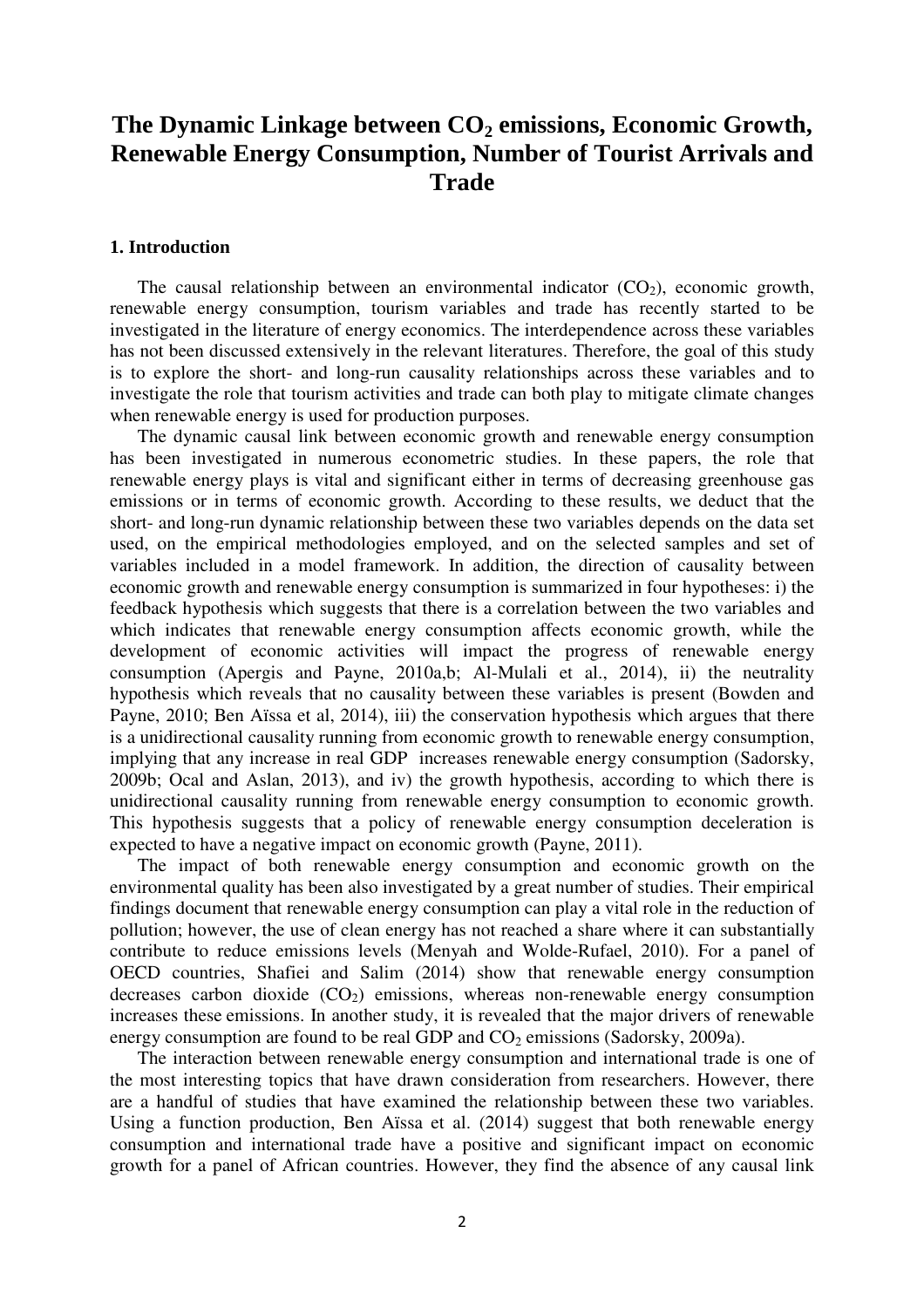between them. They recommend that authorities should encourage the use of renewable energies and trade in order to increase economic growth levels in these countries. Contrary to the finding of Ben Aïssa et al. (2014), for a panel including 18 Latin American countries, Al-Mulali et al. (2014) show the presence of a bidirectional causality relationship between renewable energy consumption and total trade in the long-run. They also suggest that renewable energy consumption is more significant than non-renewable energy consumption in increasing economic growth.

Searching for the nexus between  $CO<sub>2</sub>$  emissions, economic growth and renewable energy consumption is one of the most intrigues issues in the literature of energy economics. The current literature that investigates the causal link between these variables is not only very recent, but also highly limited. However, the relationship between emissions and renewable energy consumption merits further consideration, given that international tourism is one of the motivating factors that may have positively contributed to economic growth as well as to the reduction of environmental quality. In the case of Turkey, the long-run relationship between international tourism and real GDP has been investigated by Katircioglu (2009). Using bounds tests and the Johansen cointegration approach, he finds the absence of any long-run equilibrium between tourist variables and economic growth.

Unlike renewable energy, the previous studies have considered the causal link between CO2 emissions, energy consumption and economic growth. Katircioglu (2014) investigates the long-run equilibrium relationship between tourism, energy consumption and environmental degradation  $(CO_2)$  in the case of Turkey in two specification models. His results highlight that there exists a long-run relationship between tourism, energy consumption and  $CO<sub>2</sub>$  emissions. In his modeling context,  $CO<sub>2</sub>$  emissions converge to a longrun equilibrium through their effect on tourism and energy consumption. He recommends that the expansion of tourist activities in Turkey has resulted in the increase in both energy consumption and climate changes. In the case of Cyprus, Katircioglu et al. (2014) investigate the long-run relationship between international tourism, energy consumption and  $CO<sub>2</sub>$ emissions. Their result from the 'tourism-included' modeling approach suggests that international tourism is in long-run equilibrium with energy consumption and  $CO<sub>2</sub>$  emissions. They also demonstrate that international tourist arrivals have a positive and statistically significant impact on both energy consumption and  $CO<sub>2</sub>$  emissions.

The current literature has only explored the relationship between economic growth and international tourism or that between international tourism, energy consumption and  $CO<sub>2</sub>$ emissions, without including other deterministic factors, such as renewable energy consumption and/or trade. Katircioglu (2009) suggests that international tourism and international trade are two major factors that could have a long-run association with economic growth, mainly due to their contribution to revenues from foreign exchange. At the same time, the relationship between economic growth and international trade has been previously investigated in numerous studies, with their results being highly inconclusive (Gunduz and Hatemi-J, 2005). However, the relationship between international tourism and renewable energy consumption has not been previously investigated. Therefore, including both international trade and renewable energy consumption into the empirical analysis may have a substantial impact on environmental quality, and in this manner, the integration of these explanatory variables can provide more informative policy implications.

To our knowledge, this paper is the first study that examines the causal link between  $CO<sub>2</sub>$ emissions, economic growth, renewable energy consumption, international tourist arrivals and trade. In this context, this study will investigate the dynamic causality between  $CO<sub>2</sub>$ emissions, economic growth, renewable energy consumption, international tourism and trade for a panel composed of 22 Central and South American countries spanning the period 1995- 2010. Empirically, we use panel cointegration techniques and Granger causality tests for both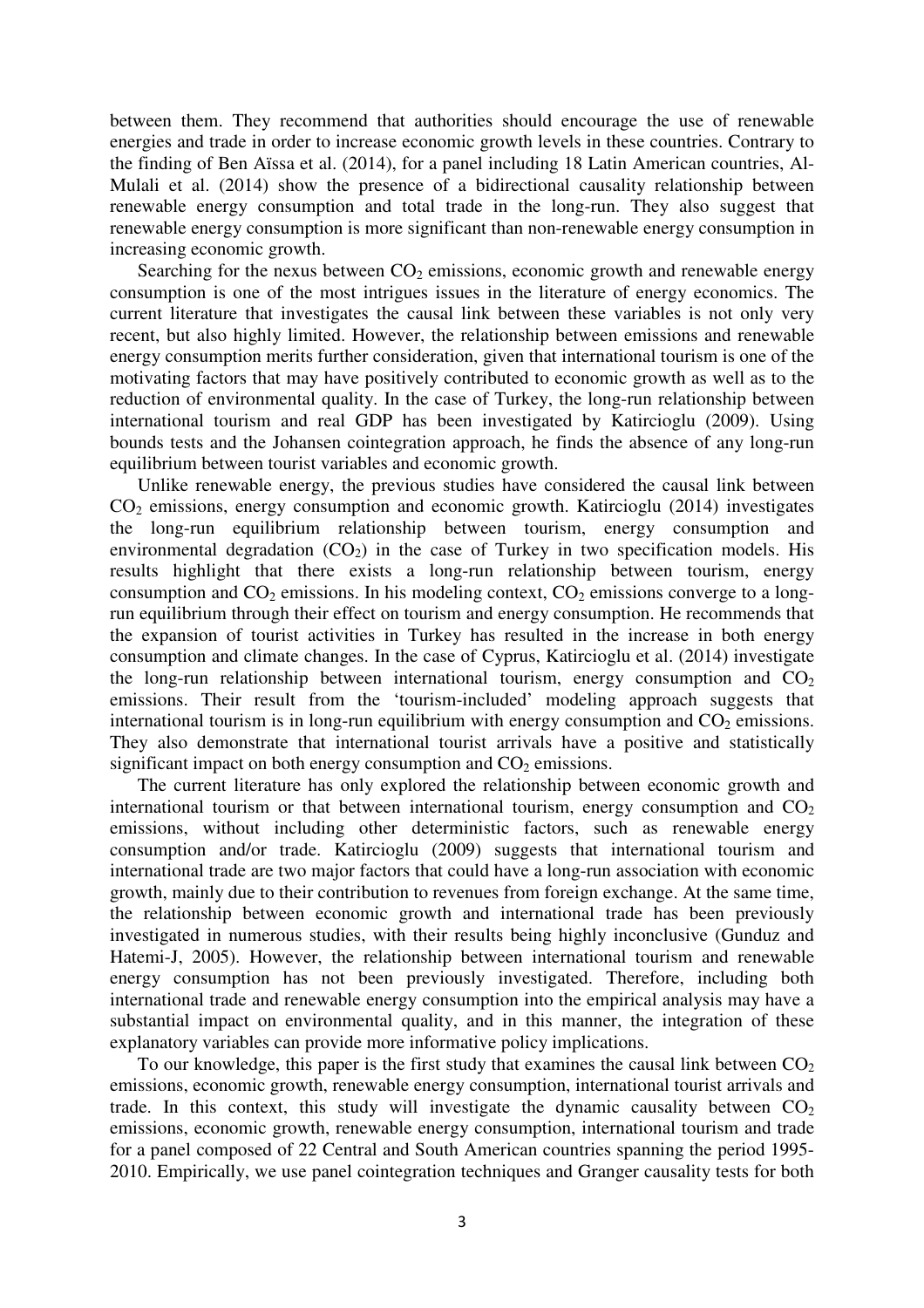the short- and long-run investigation. The rest of the study is organized as follows: Section 2 describes the data and the empirical methodology. Section 3 is designated for the empirical results, while Section 4 discusses the results. Finally, Section 5 concludes the paper.

### **2. Data and Empirical Methods**

We obtain annual data, spanning the period 1995-2010 for a panel of 22 Central and South American countries<sup>1</sup>. The variables included in the empirical analysis are carbon dioxide emissions (*CO2*) measured in kilo tons (kt), real gross domestic product (*Y*), measured in constant 2005 prices, renewable energy consumption that involves all the available spectrum of renewable sources (*RE*), international tourism (*TRS*), defined as the total number of arrivals, and merchandise trade  $(TR)$ , measured as its share of  $GDP<sup>2</sup>$ . Data on  $CO<sub>2</sub>$  emissions, Y, TRS and TR are obtained from the Word Bank Development Indicators (WDI, 2014) online database, while data on RE are obtained from the U.S. Energy Information Administration (2014). The Central and South American countries are selected to include the maximum number of observations depending on data availability.

Theoretically, we follow the same specification model developed by Katircioglu et al. (2014). In particular, international tourism may be a driving factor of the environmental indicator  $(CO<sub>2</sub>)$ . In addition, we have considered that trade is also a driver for  $CO<sub>2</sub>$  emissions. Thus, our empirical model investigates the impact of economic growth, renewable energy consumption, international tourism and trade on  $CO<sub>2</sub>$  emissions. The functional link between these variables yields:

$$
CO_{2it} = f(Y_{it}, RE_{it}, TRS_{it}, TR_{it})
$$
\n
$$
(1)
$$

The natural logarithmic transformation of Eq.(1) yields the following equation:

$$
co_{2it} = \alpha_i + \delta_i t + \beta_{1i} y_{it} + \beta_{2i} re_{it} + \beta_{3i} tr s_{it} + \beta_{4i} tr_{it} + \varepsilon_{it}
$$
\n
$$
\tag{2}
$$

where  $i = 1, ..., N$  for each country in the panel,  $t = 1, ..., T$  denotes the time period and  $\varepsilon$ denotes the stochastic error term. The parameter  $\alpha$  allows for the possibility of countryspecific fixed effects.

To examine the dynamic causal relationship between  $CO<sub>2</sub>$  emissions, economic growth, renewable energy consumption, international tourism and trade, the empirical analysis will first test the integration order of each variable. Panel unit root tests of the first-generation can lead to spurious results (because of size distortions) if significant degrees of positive residual cross-section dependence exist and are ignored. Consequently, the implementation of secondgeneration panel unit root tests is desirable only when it has been established that the panel is subject to a significant degree of residual cross-section dependence. In the cases where crosssection dependence is not sufficiently high, a loss of power might result if second-generation panel unit root tests that allow for cross-section dependence are employed. Therefore, before selecting the appropriate panel unit root test, it is crucial to provide some evidence on the degree of residual cross-section dependence.

The cross-sectional dependence (CD) statistic by Pesaran (2004) is based on a simple average of all pair-wise correlation coefficients of the OLS residuals obtained from standard

l

<sup>&</sup>lt;sup>1</sup> Selected countries: Argentina - Belize - Bolivia - Brazil - Chile - Costa Rica - Cuba - Dominica -Dominican Republic – Ecuador – El Salvador – Guatemala – Guyana – Honduras – Nicaragua – Panama – Paraguay – Peru – St Vincent – Suriname – Uruguay – Venezuela.

 $2^2$  Merchandise trade is defined as the sum of exports and imports divided by the value of GDP.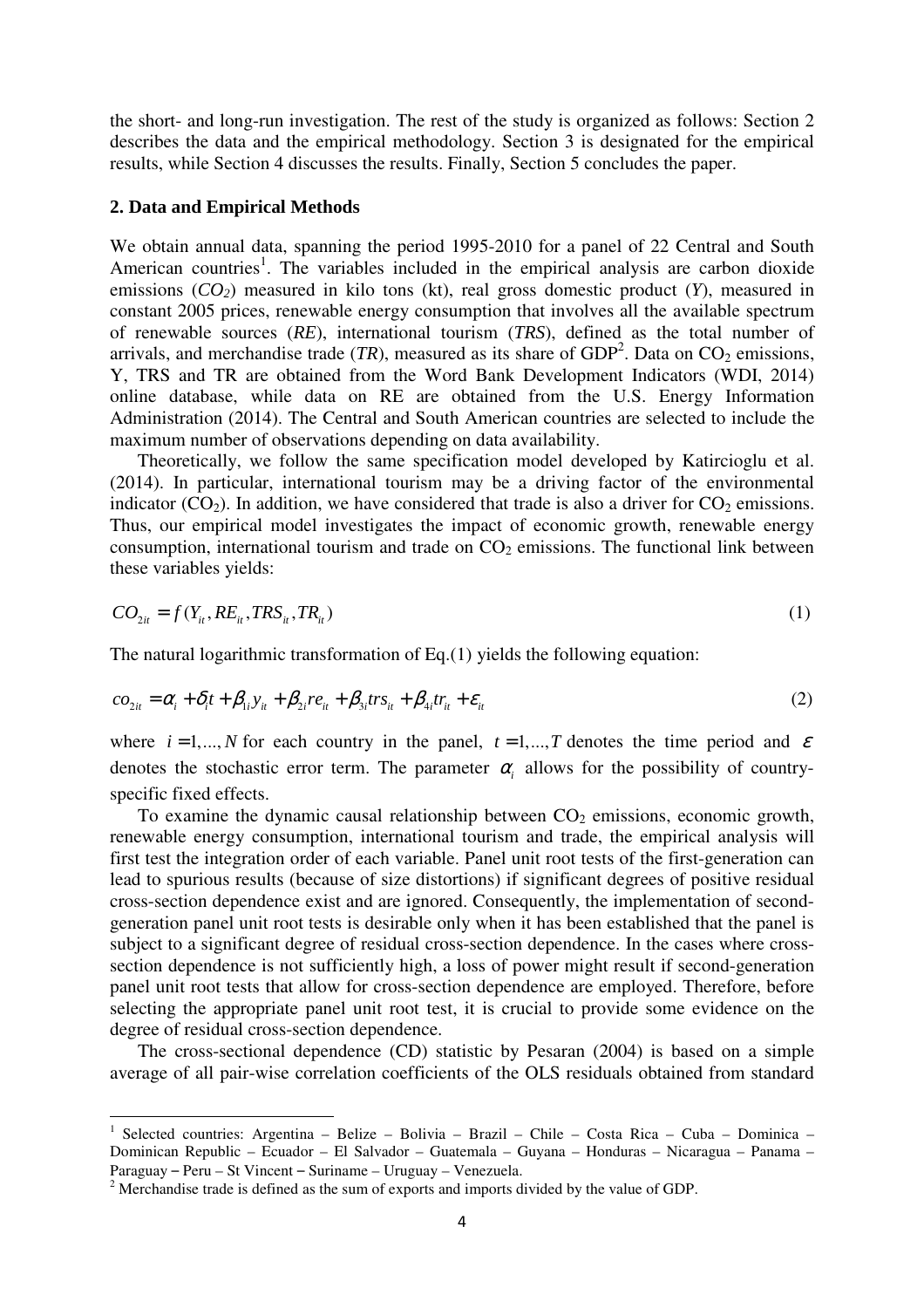augmented Dickey-Fuller (1979) regressions for each variable in the panel. Under the null hypothesis of cross-sectional independence, the CD test statistic follows asymptotically a twotailed standard normal distribution. The results reported in Table 1 uniformly reject the null hypothesis of cross-section independence, providing evidence of cross-sectional dependence in the data given the statistical significance of the CD statistics regardless of the number of lags (from 1 to 4) included in the ADF regressions.

| Table 1. Cross-Section Dependence (CD) Test Cross-Section Correlations of the Residuals in |  |
|--------------------------------------------------------------------------------------------|--|
| $ADF(p)$ Regressions                                                                       |  |
|                                                                                            |  |

| Lags            |            |            |            |            |  |  |
|-----------------|------------|------------|------------|------------|--|--|
| Variables       |            | 2          | 3          | 4          |  |  |
| CO <sub>2</sub> | $[0.00]$ a | $[0.00]$ a | [0.01]a    | [0.04]     |  |  |
| re              | $[0.00]$ a | [0.00]a    | [0.01]a    | [0.00]a    |  |  |
| v               | $[0.00]$ a | [0.00]a    | $[0.00]$ a | [0.00]a    |  |  |
| trs             | $[0.00]$ a | $[0.00]$ a | $[0.02]$ b | $[0.03]$ b |  |  |
| tr              | [0.01]a    | $[0.02]$ b | [0.01]a    | $[0.02]$ b |  |  |
|                 |            |            |            |            |  |  |

Notes: Under the null hypothesis of cross-sectional independence the CD statistic is distributed as a two-tailed standard normal. Results are based on the test of Pesaran (2004). Figures in parentheses denote p-values. Significance levels:  $a(1\%)$  and  $b(5\%)$ .

Two second-generation panel unit root tests are employed to determine the degree of integration in the respective variables. The Pesaran (2007) panel unit root test does not require the estimation of factor loading to eliminate cross-sectional dependence. Specifically, the usual ADF regression is augmented to include the lagged cross-sectional mean and its first difference to capture the cross-sectional dependence that arises through a single-factor model. The null hypothesis is a unit root for the Pesaran (2007) test. The bootstrap panel unit root tests by Smith et al. (2004) utilize a sieve sampling scheme to account for both the time series and cross-sectional dependence in the data through bootstrap blocks. All four tests by Smith et al. (2004) are constructed with a unit root under the null hypothesis and heterogeneous autoregressive roots under the alternative hypothesis. The results of these panel unit root tests are reported in Table 2 and support of the presence of a unit root in all variables under consideration.

| <b>Variable</b>          | Pesaran<br><b>CIPS</b> | <b>Pesaran</b><br>$CIPS*$ | <b>Smith et</b><br>al. t-test | <b>Smith et</b><br>al. $LM-$<br>test | <b>Smith et</b><br>al. max-<br>test | Smith et<br>al. min-<br>test |
|--------------------------|------------------------|---------------------------|-------------------------------|--------------------------------------|-------------------------------------|------------------------------|
| CO <sub>2</sub>          | $-1.25$                | $-1.31$                   | $-1.42$                       | 3.02                                 | $-1.25$                             | 1.35                         |
| $\Delta$ co <sub>2</sub> | $-5.52^{\rm a}$        | $-5.23^{\rm a}$           | $-5.32^{\rm a}$               | $17.93^{\rm a}$                      | $-6.62^{\rm a}$                     | $6.43^{\rm a}$               |
| Re                       | $-1.28$                | $-1.26$                   | $-1.25$                       | 3.15                                 | $-1.29$                             | 1.28                         |
| $\Delta$ re              | $-5.59^{\rm a}$        | $-5.21^{\circ}$           | $-6.24$ <sup>a</sup>          | $19.51^{\circ}$                      | $-7.75^{\rm a}$                     | $7.21^a$                     |
| Y                        | 1.14                   | $-1.22$                   | $-1.28$                       | 2.36                                 | $-1.33$                             | 1.25                         |
| $\Delta y$               | $-6.34$ <sup>a</sup>   | $-6.48$ <sup>a</sup>      | $-5.63^{\rm a}$               | $18.74^{\rm a}$                      | $-8.64^{\rm a}$                     | $6.46^{\rm a}$               |
| trs                      | $-1.52$                | $-1.42$                   | $-1.24$                       | 1.23                                 | $-1.29$                             | 1.18                         |
| $\Delta \text{tr}$       | $-7.39a$               | $-6.32^{\rm a}$           | $-5.53^{\rm a}$               | $17.98^{\rm a}$                      | $-7.71a$                            | $6.65^{\rm a}$               |

# **Table 2. Panel Unit Root Tests**

Notes:  $\Delta$  denotes first differences. A constant is included in the Pesaran (2007) tests. Rejection of the null hypothesis indicates stationarity in at least one country. CIPS $*$  = truncated CIPS test. Critical values for the Pesaran (2007) test are -2.40 at 1%, -2.22 at 5%, and -2.14 at 10%, respectively. "a" denotes rejection of the null hypothesis. Both a constant and a time trend are included in the Smith et al. (2004) tests. Rejection of the null hypothesis indicates stationarity in at least one country. For both tests the results are reported at  $\log = 4$ . The null hypothesis is that of a unit root.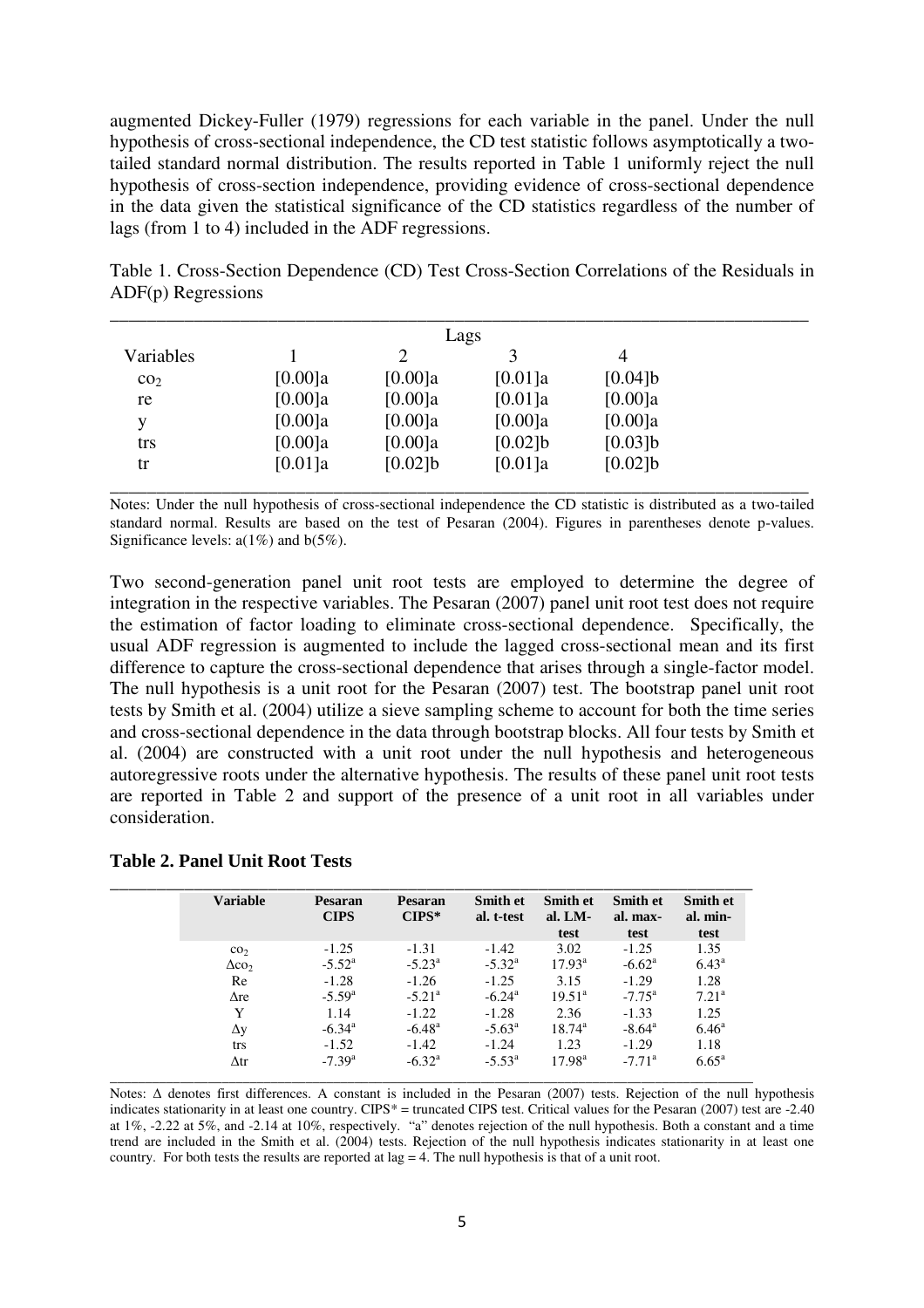Given the unit root test results, we investigate the presence of cointegration within a heterogeneous panel context using Pedroni's (2004) methodological approach. The null hypothesis is that there is no cointegration, while the alternative hypothesis is that there is cointegration between variables. Deviations from the long-run equilibrium relationship are represented by the estimated residuals,  $\varepsilon_{i}$ . The null hypothesis of no cointegration,  $\rho_{i} = 1$  is tested via the following unit root test on the residuals:

$$
\varepsilon_{it} = \rho_i \varepsilon_{it-1} + \omega_{it} \tag{3}
$$

If the long-run association across the variables under investigation is identified, then we proceed to estimate the long-term structural coefficients using various methodologies of panel estimation, which are more efficient than OLS. Pedroni (2001, 2004) proposed various techniques to estimate systems of cointegrated variables using the Fully Modified OLS (FMOLS). The dynamic OLS (DOLS) is another approach of panel estimation, recommended by Kao and Chiang (2000) and Mark and Sul (2003).

In the final stage, we can use Granger causality testing to examine the presence of any bidirectional causal link across the variables under study. To this end, we run the pairwise Granger causality tests and the vector error correction model for the short- and long-run relationships, respectively. Two stages are suggested by Engle and Granger (1987): the first stage recovers the estimated residuals from Equation (2), while the second stage estimates the parameters related to the short-run adjustment. The estimation of the dynamic vector error correction model is given as follows:

$$
\begin{bmatrix}\n\Delta_{O_{2it}} \\
\Delta_{y_{it}} \\
\Delta_{w_{it}} \\
\Delta_{w_{it}}\n\end{bmatrix} =\n\begin{bmatrix}\n\alpha_{1} \\
\alpha_{2} \\
\alpha_{3} \\
\alpha_{4} \\
\alpha_{5}\n\end{bmatrix} +\n\begin{bmatrix}\n\beta_{11p} & \beta_{12p} & \beta_{13p} & \beta_{14p} & \beta_{15p} \\
\beta_{21p} & \beta_{22p} & \beta_{23p} & \beta_{24p} & \beta_{25p} \\
\beta_{31p} & \beta_{32p} & \beta_{33p} & \beta_{34p} & \beta_{35p} \\
\Delta_{t1r_{it}}\n\end{bmatrix} \\
\Delta_{t1r_{it}}\n\begin{bmatrix}\n\alpha_{1} \\
\alpha_{2} \\
\alpha_{3} \\
\alpha_{4} \\
\alpha_{5}\n\end{bmatrix} +\n\begin{bmatrix}\n\beta_{11p} & \beta_{12p} & \beta_{13p} & \beta_{14p} & \beta_{15p} \\
\beta_{31p} & \beta_{32p} & \beta_{33p} & \beta_{34p} & \beta_{35p} \\
\beta_{51p} & \beta_{52p} & \beta_{53p} & \beta_{54p} & \beta_{55p}\n\end{bmatrix}
$$
\n
$$
\times \begin{bmatrix}\n\Delta_{CO_{2it-1}} \\
\Delta_{y_{it-1}} \\
\Delta_{y_{it-1}} \\
\Delta_{r_{it-1}}\n\end{bmatrix} +\n\begin{bmatrix}\n\theta_{1} \\
\theta_{2} \\
\theta_{3} \\
\theta_{4} \\
\theta_{5}\n\end{bmatrix} ect_{it-1} +\n\begin{bmatrix}\n\mu_{1it} \\
\mu_{2it} \\
\mu_{3it} \\
\mu_{4it} \\
\mu_{5it}\n\end{bmatrix}
$$
\n(4)

where ∆ is the first difference operator; the autoregression lag length, *q*, is determined by the Schwarz Information Criterion (SIC);  $\mu$  is a random error term; *ect* is the error correction term derived from the long-run relationship of Eq.(2). We use the t-statistic tests (VECM) and F-statistic tests (pairwise Granger tests) for the significance of both the long- and the shortrun dynamic relationships, respectively.

### **3. Cointegration results**

When  $CO<sub>2</sub>$  emissions are defined as the dependent variable, the results from panel cointegration statistics are reported in Table 3. The number of lags is selected through the Schwarz Information Criteria, which sets it equal to 2.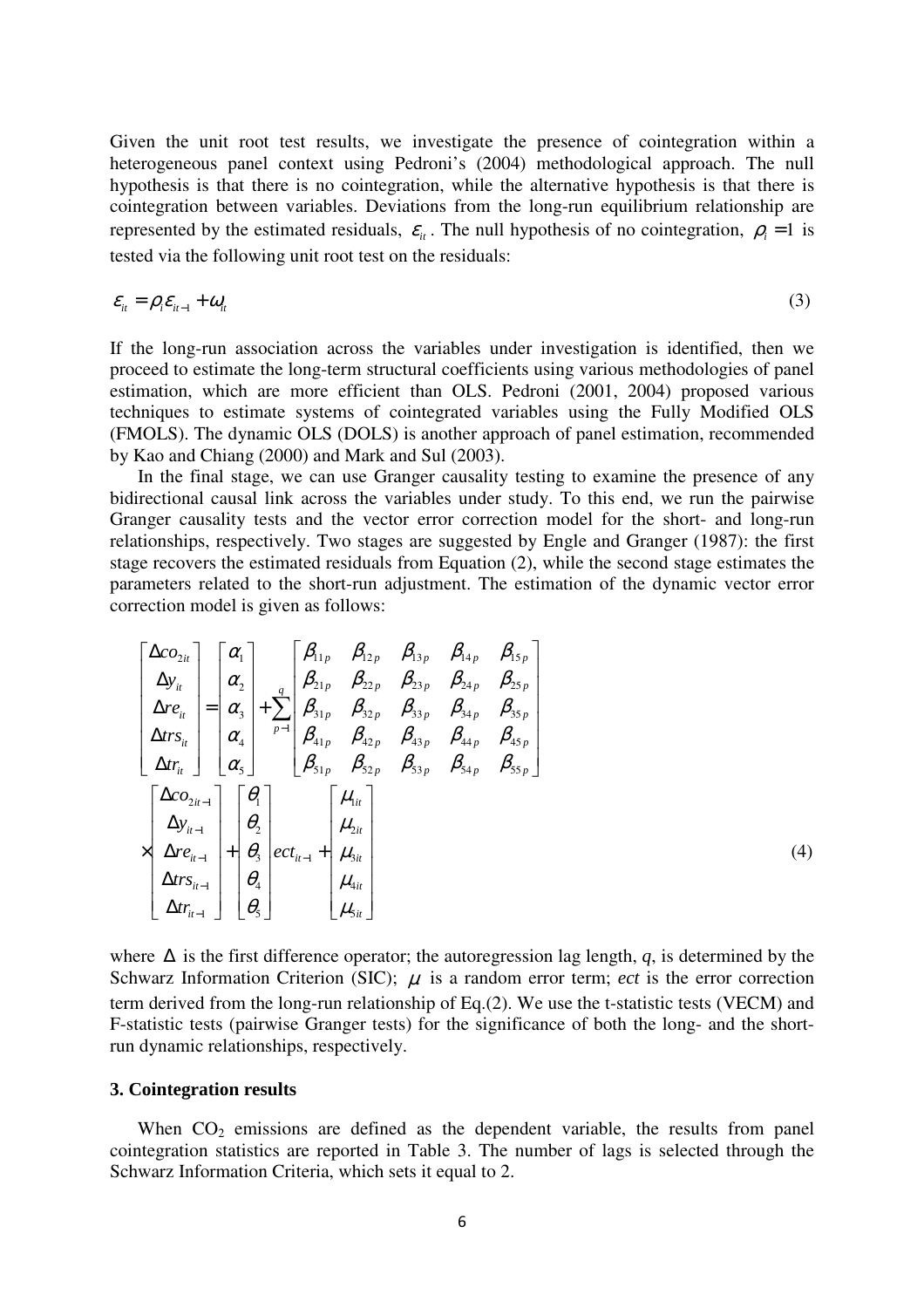|              |                |                                                                  |            | Weighted         |            |  |  |
|--------------|----------------|------------------------------------------------------------------|------------|------------------|------------|--|--|
|              |                | <b>Statistic</b>                                                 | Prob.      | <b>Statistic</b> | Prob.      |  |  |
|              | Panel v-Stat   | $-0.939302$                                                      | 0.826      | $-3.157883$      | 0.999      |  |  |
|              | Panel rho-Stat | 3.108884                                                         | 0.999      | 3.721938         | 0.999      |  |  |
| intercept    | Panel PP-Stat  | $-8.168414$                                                      | $0.000***$ | $-5.490795$      | $0.000***$ |  |  |
| and          | Panel ADF-Stat | $-5.947938$                                                      | $0.000***$ | $-3.767152$      | $0.000***$ |  |  |
| <b>Trend</b> |                | Alternative hypothesis: individual AR coefs. (between-dimension) |            |                  |            |  |  |
|              | Group rho-Stat | 5.461172                                                         | 1.000      |                  |            |  |  |
|              | Group PP-Stat  | $-12.66171$                                                      | $0.000***$ |                  |            |  |  |
|              | Group ADF-Stat | $-4.246178$                                                      | $0.000***$ |                  |            |  |  |

#### **Table 3. Panel residual cointegration test results**

and deterministic trend. Lag length selection based on SIC with a max lag of 2. Newey-West automatic bandwidth selection and Bartlett kernel.

The panel cointegration results document that both panel statistics reject the null of no cointegration at the 1% significance level and confirm that there is a long-run relationship across the variables under study. Given that the variables are cointegrated, we proceed to obtain the long-run estimates of Equation (2) using both the FMOLS and DOLS approaches. The results are reported in Table 4 with the estimates including both an intercept and a trend factor.

| <b>Variable</b> | <b>FMOLS</b>                                                                                                |             |                       | <b>DMOLS</b> |             |                       |
|-----------------|-------------------------------------------------------------------------------------------------------------|-------------|-----------------------|--------------|-------------|-----------------------|
|                 | Coefficient                                                                                                 | t-Statistic | Prob.                 | Coefficient  | t-Statistic | Prob.                 |
| $\mathcal{Y}$   | 1.328570                                                                                                    |             | 13.71356 0.0000***    | 1.277276     | 13.00459    | $0.0000***$           |
| re              | $-0.115628$                                                                                                 | $-2.255053$ | $0.0248**$            | $-0.107339$  | $-2.064634$ | $0.0397**$            |
| trs             | $-0.380224$                                                                                                 |             | $-3.652889$ 0.0003*** | $-0.307836$  |             | $-2.917508$ 0.0038*** |
| tr              | 0.338421                                                                                                    | 2.487614    | $0.0134**$            | 0.271113     | 1.965782    | $0.0502*$             |
|                 | Notes: "***", "**" and "*" indicate statistical significance at the $1\%$ , 5% and 10% level, respectively. |             |                       |              |             |                       |

**Table 4. FMOLS and DOLS long-run estimates**

The results indicate that all estimated coefficients are statistically significant and have the expected sign. Based on these estimation results, we show that real GDP and trade are the two major drivers in increasing  $CO<sub>2</sub>$  emissions. Moreover, the DOLS estimates indicate that a 1% increase in real GDP leads to higher  $CO<sub>2</sub>$  emissions by 1.27%, while a 1% increase in trade leads to higher  $CO_2$  emissions by 0.27%. In terms of the FMOLS estimates, a 1% increase in real GDP leads to an increase in  $CO<sub>2</sub>$  emissions by 1.32%, while a 1% increase in trade leads to higher pollution by 0.33%. However, the impact of both the renewable energy consumption and the number of tourist arrivals on  $CO<sub>2</sub>$  emissions is negative and may contribute to the reduction of pollution in the long-run. Under DOLS estimates, a 1% increase in renewable energy consumption decreases emissions by 0.10%, while a 1% increase in the number of tourist arrivals decreases  $CO<sub>2</sub>$  emissions by 0.3%. In terms of the FMOLS estimates, a 1% increase in the consumption of renewable energy decreases emissions by 0.11%, while a 1% increase in the number of tourist arrivals leads to lower  $CO<sub>2</sub>$  emissions by 0.38%.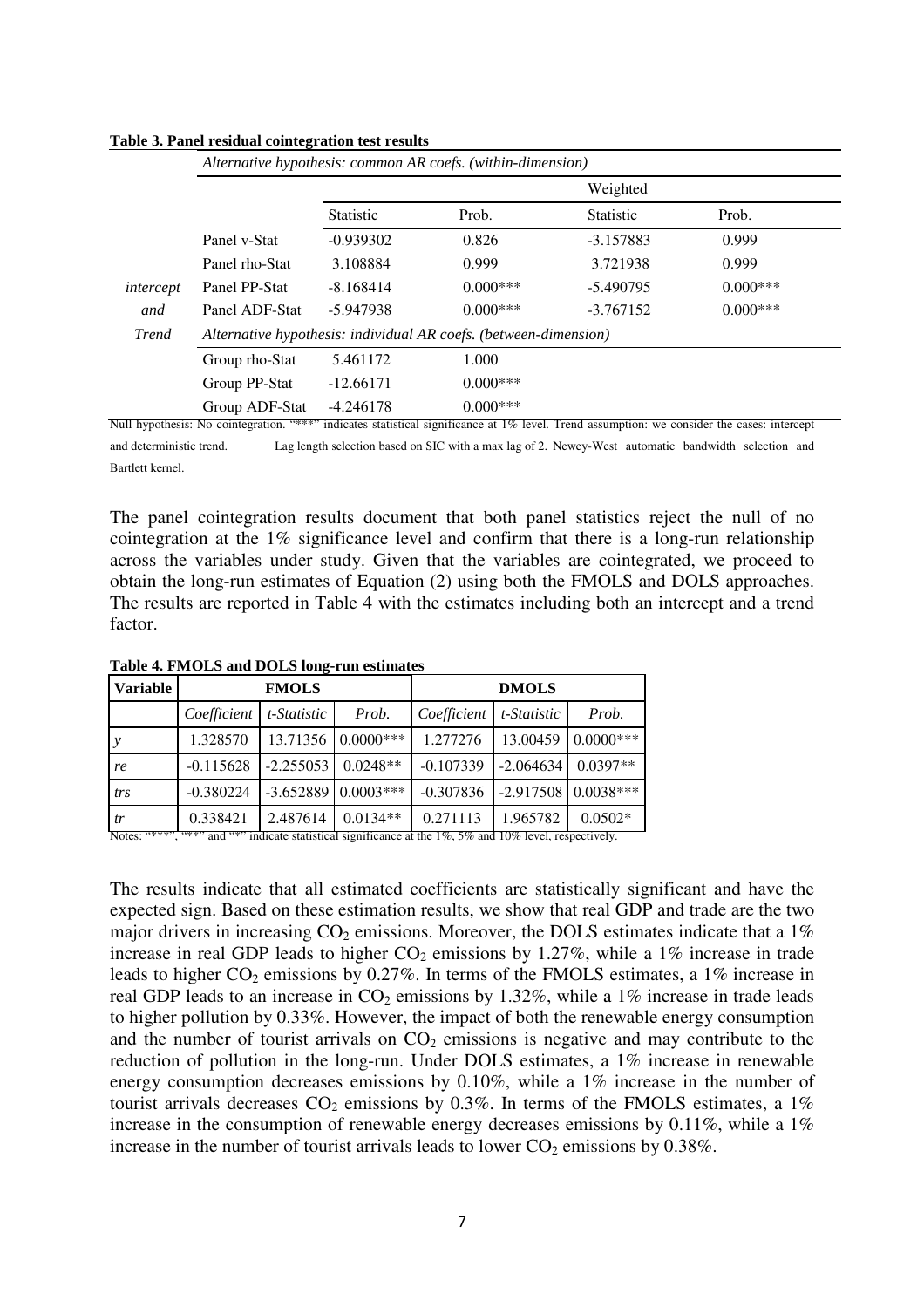Overall, for the selected countries panel, the long-run results highlight that the use of both renewable energy and the increase in the number of tourist arrivals are the two major drivers for a significant decline of  $CO<sub>2</sub>$  emissions.

The results of the short- and long-run causality are reported in Table 5. Using the pairwise Granger causality tests we obtain the short-run interaction between  $CO<sub>2</sub>$  emissions, real GDP, renewable energy consumption, number of tourist arrivals and trade. The estimated coefficients of the error correction term indicate the adjustment of the dependent variable to its long-run equilibrium.

| <b>Dependent</b><br>variable | <b>Short-run</b>         |               |               |              |             | Long-run         |
|------------------------------|--------------------------|---------------|---------------|--------------|-------------|------------------|
|                              | $\Delta$ co <sub>2</sub> | $\Delta y$    | $\Delta re$   | $\Delta trs$ | $\Delta tr$ | <b>ECT</b>       |
| $\triangle$ co <sub>2</sub>  |                          | 2.24074       | 5.84145       | 0.01027      | 0.41464     | $-0.04475$       |
|                              |                          | (0.1353)      | $(0.0162)$ ** | (0.9193)     | (0.5200)    | $[-2.29013]*$    |
| $\Delta y$                   | 0.68536                  |               | 2.65395       | 0.20082      | 0.14756     | 0.10257          |
|                              | (0.4083)                 |               | (0.1042)      | (0.6543)     | (0.7011)    | [1.79850]        |
| $\Delta re$                  | 0.12732                  | 0.00364       |               | 0.16155      | 0.09139     | $-0.06339$       |
|                              | (0.7214)                 | (0.9519)      |               | (0.6880)     | (0.7626)    | $[-2.46375]$ **  |
| $\triangle$ trs              | 2.11131                  | 4.57020       | 2.45320       |              | 2.71653     | $-0.19133$       |
|                              | (0.1471)                 | $(0.0332)$ ** | (0.1182)      |              | (0.1002)    | $[-4.43297]***$  |
| $\Delta tr$                  | 2.06291                  | 3.85331       | 3.07655       | 3.78798      |             | $-0.074586$      |
| $\overline{\phantom{a}}$     | (0.1518)                 | $(0.0504)*$   | $(0.0803)*$   | $(0.0524)*$  |             | $[-3.12155]$ *** |

**Table 5. Short- and long-run causality tests**

Notes: "\*\*\*", "\*\*", "\*" indicates statistical significance at the 1%, 5% and 10% levels, respectively. P-value listed in parentheses.

The results from the pairwise Granger causality tests reveal a short-run unidirectional causality running from renewable energy consumption to  $CO<sub>2</sub>$  emissions at the 5% significance level, a short-run unidirectional causality running from real GDP to the number of tourist arrivals at the 5% significance level, and a short-run unidirectional causality running from real GDP, renewable energy consumption and the number of tourist arrivals to trade at the 10% significance level. However, there is no short-run causality between economic growth and  $CO<sub>2</sub>$  emissions, between the number of tourist arrivals and  $CO<sub>2</sub>$  emissions, and between trade and  $CO<sub>2</sub>$  emissions in the short-run. Furthermore, no short-run causality links between renewable energy consumption and economic growth and that between renewable energy consumption and the number of tourist arrivals is present either.

The error correction term is statistically significant for  $CO<sub>2</sub>$  emissions, renewable energy consumption, the number of tourist arrivals, and trade equations, but not statistically significant for the economic growth equation. In that sense, there is long-run causality running from *i*) economic growth, renewable energy consumption, the number of tourist arrivals and trade to  $CO_2$  emissions at the 5% significance level, *ii*) from  $CO_2$  emissions, economic growth, the number of tourist arrivals and trade to renewable energy consumption at the 5% significance level,  $iii$  from  $CO<sub>2</sub>$  emissions, economic growth, renewable energy consumption, and trade to the number of tourist arrivals at the  $1\%$  significance level, and *iv*) from  $CO<sub>2</sub>$ emissions, economic growth, renewable energy consumption and the number of tourist arrivals to trade at the 1% significance level.

# **4. Discussion**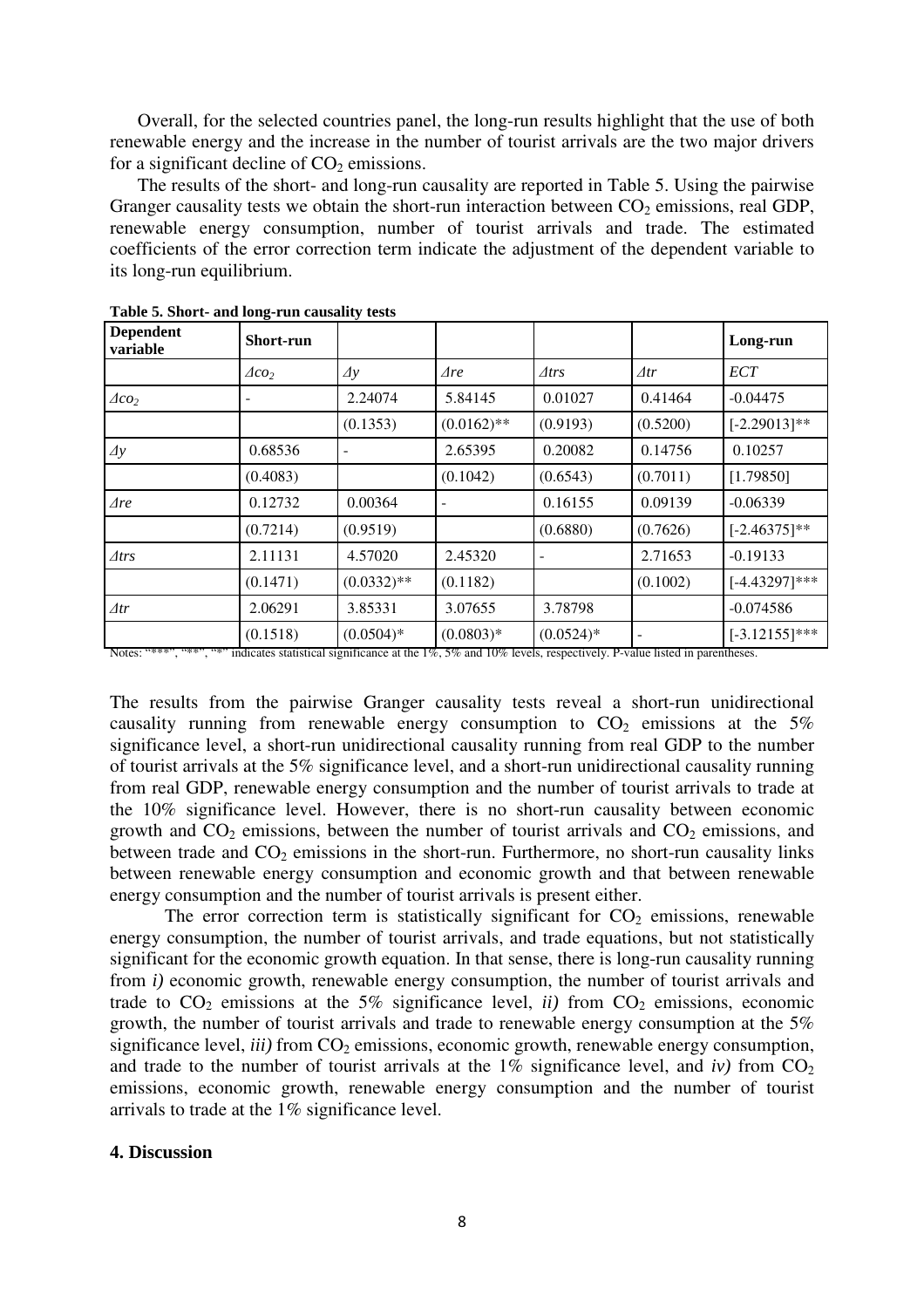The short-run Granger causality test results reveal the absence of any causal relationship between economic growth and renewable energy consumption. Our findings are similar to those by Menegaki (2011) for the case of 27 European countries, but opposite to those by Apergis and Payne (2010a) for a panel of OECD countries, while Apergis and Payne (2010b) for the case of Eurasia, and Apergis and Payne (2011) for Central America countries find a bidirectional dynamic causal link between renewable energy consumption and economic growth. Our findings indicate that in the short-run, the use of renewable energy is not expected to affect economic growth, while the expansion of economic activities in the selected region is not expected to impact the consumption of renewable energy, a result conducive to the neutrality hypothesis. In addition, we find the absence of short-run causality link between  $CO<sub>2</sub>$  emissions and economic growth, implying that increases in economic growth are not expected to have any impact on the environmental quality, while increases in the pollution share may not affect the economic activities development either. This result is opposite to that provided by Apergis and Payne (2009) for a panel of six Central American countries and by Apergis et al. (2010) who find bidirectional causality between economic growth and  $CO<sub>2</sub>$  emissions. We additionally find the absence of any short-run dynamic causal relationship between  $CO<sub>2</sub>$  emissions and the number of tourist arrivals and between  $CO<sub>2</sub>$ emissions and trade, indicating that any changes in the number of tourists arrivals in the case of the Central and South American countries are not expected to affect environmental quality, while any changes in the degree of pollution are not expected to impact the number of tourist arrivals either. Moreover, any increases in the degree of pollution are not expected to influence trade activities, while any increases in trade are not expected to increase  $CO<sub>2</sub>$ emissions in this region.

By contrast, our short-run Granger causality tests document the presence of unidirectional causality running from renewable energy consumption to  $CO<sub>2</sub>$  emissions without any feedback, implying that any renewable energy increases are expected to reduce the degree of pollution, while efforts to reduce  $CO<sub>2</sub>$  emissions are not expected to affect renewable energy policies. Our results are in contrast with those provided by Apergis et al. (2010) who find a bidirectional short-run causality between renewable energy consumption and  $CO<sub>2</sub>$  emissions.

Regarding the interdependence between renewable energy consumption and trade, shortrun Granger causality tests highlight the presence of unidirectional causality running from renewable energy consumption to trade. This result is not in line either with the findings by Al-Mulali et al. (2014) for a number of Latin American countries; they find a unidirectional causality running from trade to renewable energy consumption. Our results are not similar to those provided by Ben Aïssa et al. (2014) either for a panel of 11 African countries; they find no causal relationship between these two variables. Therefore, our results indicate that any conservation in the use of clean energy is expected to slow down exports or/and imports, but the reverse does not seem to hold.

A unidirectional short-run causality has been also found running from economic growth to trade, with the feedback channel not to hold, indicating that increases in real GDP are expected to increase trade in the short-run. These results are contrary to those provided by Ben Aïssa et al. (2014). However, the authors show the presence of bidirectional causality between economic growth and trade. We additionally find unidirectional causality running from the number of tourist arrivals to trade, while no causality between renewable energy consumption and the number of tourist arrivals is present in the short-run. These results are not only new in the literature, but also substantially interesting. In other words, economic authorities on the selected region should increase the use of renewable energy consumption not only to stimulate economic growth, but also to reduce pollution, while policymakers should think effectively about international tourism strategies, which could be a good policy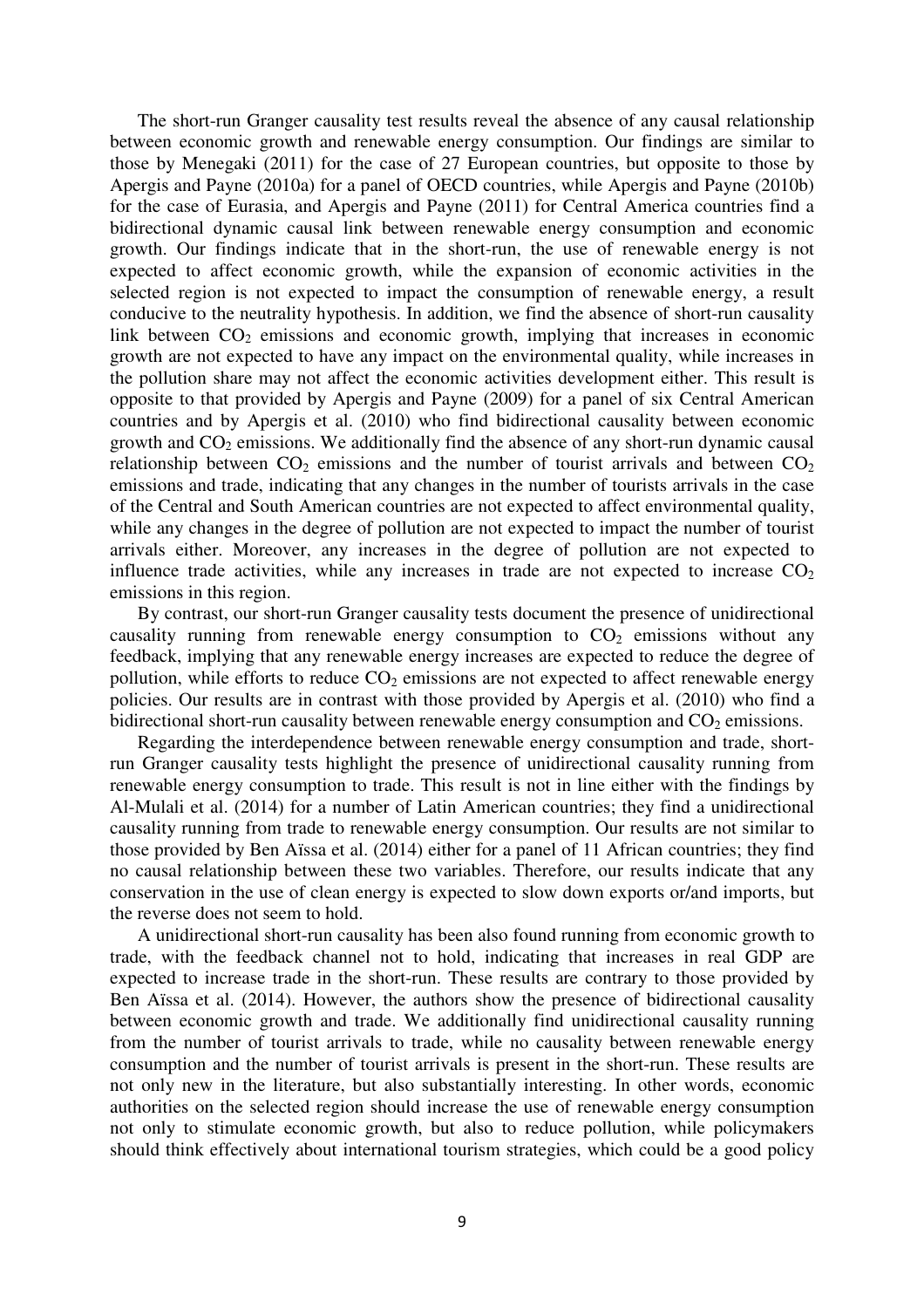to combat global warming as well as to encourage more green technology transfers across countries.

In the long-run, all error correction terms are statistically significant, with the exception of that in the real GDP equation. In other words, there is bidirectional long-run causality between  $CO<sub>2</sub>$  emissions, renewable energy consumption, the number of tourist arrivals and trade. Interestingly, the finding of bidirectional causality between these variables suggests the presence of a long-run interaction between them. The long-run causality between renewable energy consumption and trade, suggests that higher levels renewable energy consumption are expected to accelerate the expansion of trade activities, while more trade is expected to have a stronger influence on the share of renewable energy use in total energy consumption.

The long-run dynamic causal relationship between the number of tourist arrivals and renewable energy consumption indicates that a policy designed for the development of the tourism sector could be a good supportive policy for the expansion of the share of renewable energy in the total energy mix, while the long-run bidirectional relationship between the number of tourist arrivals and trade denotes that increases in the number of tourist arrivals in the case of the Central and South American countries may substantially contribute to increases in international trade transactions. At the end of the day, the adoption of clean technology for production purposes does not seem to be the only venue to reduce  $CO<sub>2</sub>$ emissions. However, increasing the number of tourist arrivals can significantly assist the Central and South American countries to decline their levels of  $CO<sub>2</sub>$  emissions, while at the same time they can increase their economic activity.

### **5. Conclusions and Policy Implications**

This paper examined the dynamic causal linkages between  $CO<sub>2</sub>$  emissions, economic growth, renewable energy consumption, the number of tourist arrivals and trade for a panel of Central and South American countries spanning the period 1995-2010. The primary goal of this empirical study was to explore the impact of both the number of tourist arrivals and trade on the environmental quality, given that renewable energy is considered the primary energy source of production. Using panel cointegration tests, the empirical findings showed that the long-run relationship across the above variables has been strongly supported when  $CO<sub>2</sub>$ emissions turns to be the dependent variable.

Based on both FMOLS and DOLS estimates, the long-run results documented that both economic growth and trade significantly contribute to more  $CO<sub>2</sub>$  emissions. Indeed, any increase in real GDP or in the share of merchandise trade exchanges increased the level of pollution in the regions under study. However, both renewable energy consumption and the number of tourist arrivals are substantial drivers for the decline of  $CO<sub>2</sub>$  emissions.

Short-run Granger causality tests highlighted unidirectional causality running from renewable energy consumption to  $CO<sub>2</sub>$  emissions, indicating the pivotal role of renewable energy in the reduction of such emissions. Moreover, there was amble evidence for the presence of unidirectional causality running from economic growth, renewable energy consumption and the number of tourist arrivals to trade, as well as unidirectional causality running from trade to the number of tourist arrivals. In the long-run, the vector error correction model displayed the presence of bidirectional causality across all the relevant variables, except for the case of economic growth.

The empirical finding raise a number of substantial policy implications related to: (i) the authorities in the Central and South American countries should use more renewable energy to stimulate the path of economic growth and, simultaneously, to reduce levels of pollution, (ii) policies that support the development of the tourism sectors seems to be a good vehicle to combat global warming across the two regions, (iii) the adoption of clean technologies using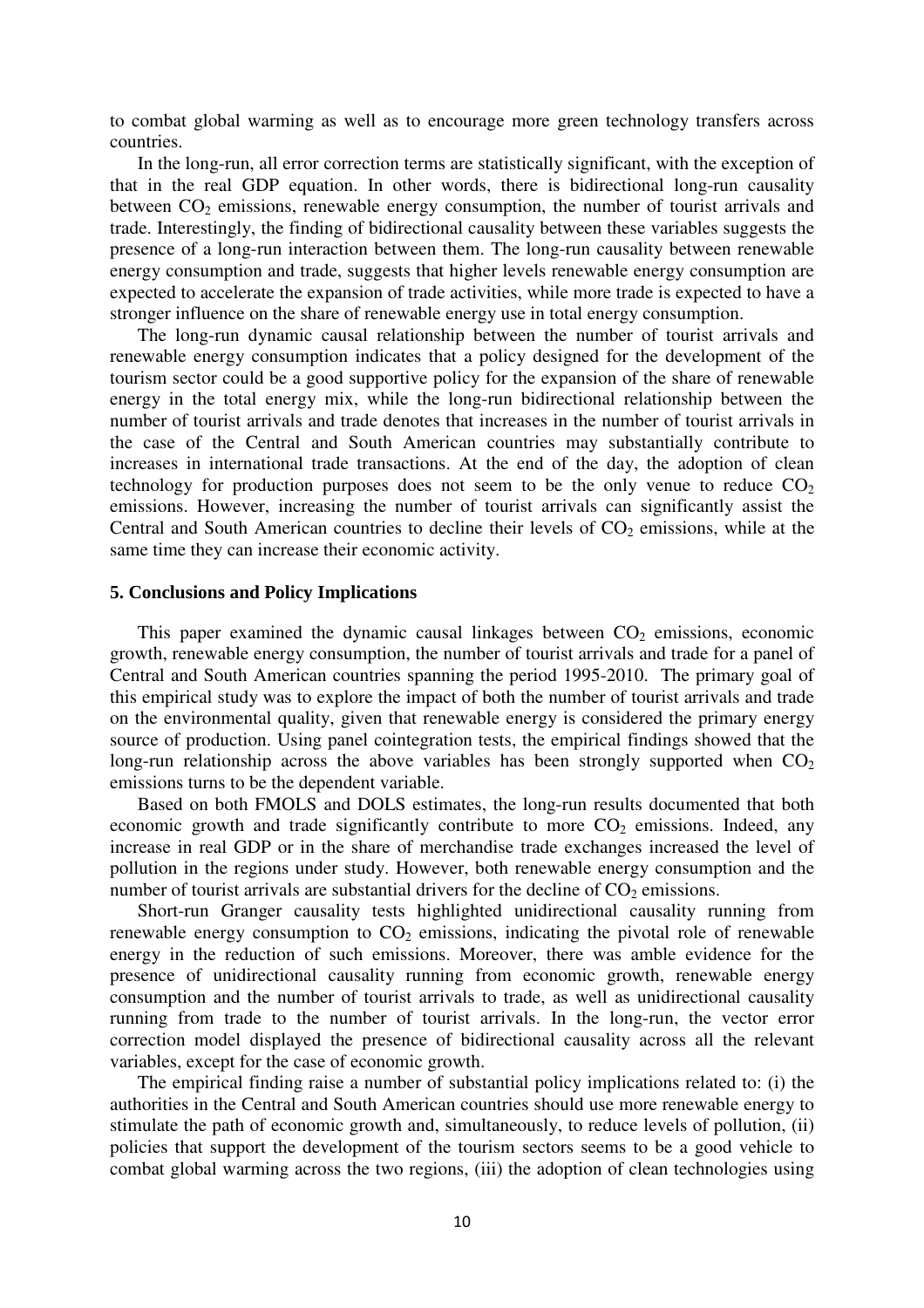renewable energy for production purposes as well as the expansion of the number of tourism arrivals seem to be the two major drivers for significantly enhance environmental quality levels.

## **References**

- Al-mulali, U., Fereidouni, H.G., Lee, J.Y.M., 2014. Electricity consumption from renewable and non-renewable sources and economic growth: Evidence from Latin American countries. Renewable and Sustainable Energy Review, 30, 290-298.
- Apergis, N., Payne, J.E., 2009.  $CO<sub>2</sub>$  emissions, energy usage, and output in Central America. Energy Policy 37, 3282–3286.
- Apergis, N., Payne, J.E., 2010a. Renewable energy consumption and economic growth evidence from a panel of OECD countries. Energy Policy, 38, 656-660.
- Apergis, N., Payne, J.E., 2010b. Renewable energy consumption and growth in Eurasia. Energy Economics, 32, 1392-1397.
- Apergis, N., Payne, J.E., 2011. The renewable energy consumption-growth nexus in Central America. Applied Energy, 88, 343-347.
- Apergis, N., Payne, J.E., Menyah, K., Wolde-Rufael, Y., 2010. On the causal dynamics between emissions, nuclear energy, renewable energy, and economic growth. Ecological Economics, 69, 2255-2260.
- Ben Aïssa, M.S., Ben Jebli, M., Ben Youssef, S., 2014. Output, renewable energy consumption and trade in Africa. Energy Policy, 66, 11-18.
- Dickey, D. and W. Fuller 1979. Distribution of the estimators for autoregressive time series with a unit root. Journal of the American Statistical Association 74, 427-431.
- Engle, R.F., Granger C.W.J., 1987. Co-integration and error correction: Representation, estimation, and testing. Econometrica, 55, 251-276.
- Gunduz, L., Hatemi-J, A., 2005. Is the tourism-led growth hypothesis valid for Turkey? Applied Economics Letters, 12, 499-504.
- Katircioglu, S.T., 2009. Revisiting the tourism-led-growth hypothesis for Turkey using the bounds test and Johansen approach for cointegration. Tourism Management, 30, 17- 20.
- Katircioglu, S.T., 2014. International tourism, energy consumption, and environmental pollution: The case of Turkey. Renewable and Sustainable Energy Reviews, 36, 180- 187.
- Katircioglu, S.T., Feridun, M., Kilinc, C., 2014. Estimating tourism-induced energy consumption and  $CO<sub>2</sub>$  emissions: The case of Cyprus. Renewable and Sustainable Energy Reviews, 29, 634-640.
- Menegaki, A. N., 2011. Growth and renewable energy in Europe: a random effect model with evidence for neutrality hypothesis. Energy Economics, 33, 257–63.
- Menyah, K., Wolde-Rufael, Y., 2010.  $CO<sub>2</sub>$  emissions, nuclear energy, renewable energy and economic growth in the US. Energy Policy, 38, 2911-2915.
- Ocal, O., Aslan, A., 2013. Renewable energy consumption–economic growth nexus in Turkey. Renewable and Sustainable Energy Review, 28, 494-499.
- Pedroni, P., 2001. Purchasing power parity tests in cointegrated panels. The Review of Economics and Statistics, 83, 727-731.
- Pesaran, M. (2007) A simple panel unit root test in the presence of cross-section dependence. Journal of Applied Econometrics, 22, 265-312.
- Pedroni, P., 2004. Panel cointegration: Asymptotic and finite sample properties of pooled time series tests with an application to the PPP hypothesis. Econometric Theory, 20, 597-625.